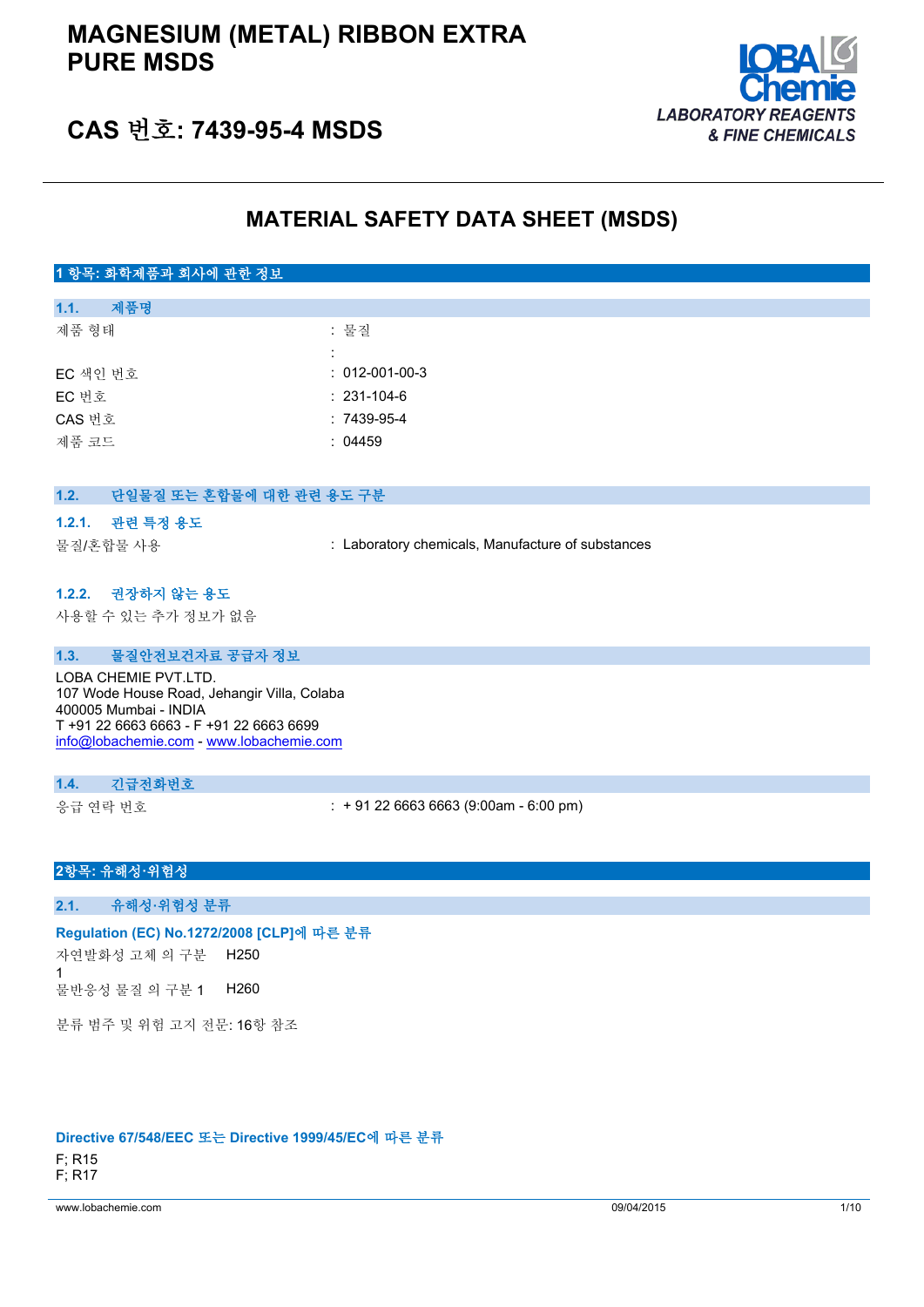물질안전보건자료

Full text of R-phrases: see section 16

## **물리화학적, 인체 건강 및 환경상의악영향**

사용할 수 있는 추가 정보가 없음

| 2.2.<br>예방조치문구를 포함한 경고표지 항목          |                                                                                                                                                                                  |
|--------------------------------------|----------------------------------------------------------------------------------------------------------------------------------------------------------------------------------|
| 규정 (EC) No. 1272/2008에 따른 라벨 표시[CLP] |                                                                                                                                                                                  |
| 위험 표시 그림문자(CLP)                      | GHS02                                                                                                                                                                            |
| Signal word (CLP)                    | $\mathbb{R}^n$                                                                                                                                                                   |
| 유해·위험 문구(CLP)                        | : H250 - 공기에 노출되면 스스로 발화함<br>H260 - 물과 접촉시자연 발화하는인화성가스를 발생시킴                                                                                                                     |
| 예방 조치 문구(CLP)                        | : P222 - 공기에 접촉시키지 마시오<br>P223 - 격렬한 반응 및 화재의 가능성이 있으므로 물과 접촉하지 않게 하시오<br>P231+P232 - 불활성 기체 하에서 취급하고, 습기를 방지하시오<br>P370+P378 - 화재 시 불을 끄기 위해  을(를) 사용하시오<br>P422 -  상태로 보관하십시오. |

#### **2.3. 기타 정보**

사용할 수 있는 추가 정보가 없음

| 3항목: 구성성분의 명칭 및 함유량 |                                       |
|---------------------|---------------------------------------|
|                     |                                       |
| 3.1.<br>단일물질        |                                       |
| 명칭                  | : MAGNESIUM (METAL) RIBBON Extra Pure |
| CAS 번호              | $:7439-95-4$                          |
| EC 번호               | $: 231 - 104 - 6$                     |
| EC 색인 번호            | $: 012 - 001 - 00 - 3$                |
|                     |                                       |
|                     |                                       |

R- 및 H- 문구에 대한 전문: 16항 참조

| 3.2.<br>후합물        |                                                                                                                                                                  |      |
|--------------------|------------------------------------------------------------------------------------------------------------------------------------------------------------------|------|
| 해당없음               |                                                                                                                                                                  |      |
| 4항목: 응급조치요령        |                                                                                                                                                                  |      |
| 4.1.<br>응급조치 요령    |                                                                                                                                                                  |      |
| 흠입 후 응급 조치         | : Remove person to fresh air and keep comfortable for breathing. Give oxygen or<br>artificial respiration if necessary. If you feel unwell, seek medical advice. |      |
| 피부 접촉 후 응급 조치      | : 피부에 묻은 물질을 털어내시오. 차가운 물에 담그거나 젖은 붕대로 감싸시오.                                                                                                                     |      |
| www.lobachemie.com | 09/04/2015                                                                                                                                                       | 2/10 |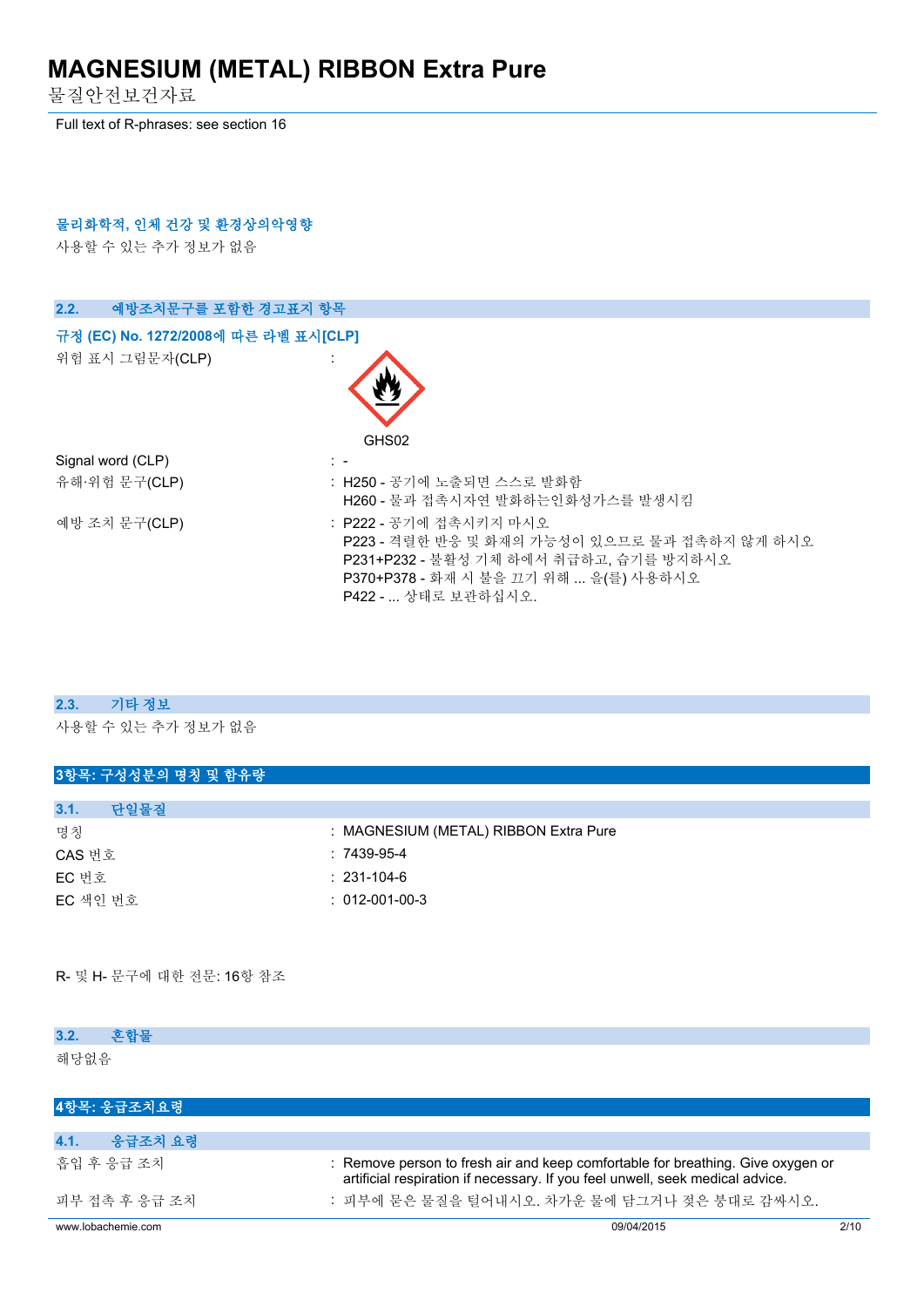물질안전보건자료

| 안구 접촉 후 응급 조치                                                 | : 가능하면 콘택트렌즈를 제거하시오. 계속 씻으시오. 몇 분간 물로 조심해서 씻으시오.<br>눈에 대한 자극이 지속되면 의학적인 조언·주의를 받으시오.                                                       |
|---------------------------------------------------------------|--------------------------------------------------------------------------------------------------------------------------------------------|
| 섭취 후 응급 조치                                                    | : Rinse mouth out with water. If you feel unwell, seek medical advice.                                                                     |
| 변이원성<br>4.2.                                                  |                                                                                                                                            |
| 사용할 수 있는 추가 정보가 없음                                            |                                                                                                                                            |
| 4.3.<br>즉각적인 치료 및 특수 치료 필요 여부 표시                              |                                                                                                                                            |
| 사용할 수 있는 추가 정보가 없음                                            |                                                                                                                                            |
| 5항목: 폭발·화재시 대처방법                                              |                                                                                                                                            |
| 적절한 소화제<br>5.1.                                               |                                                                                                                                            |
| 적절한 소화제                                                       | : dry chemical powder, alcohol-resistant foam, carbon dioxide (CO2).                                                                       |
| 부적절한 소화재                                                      | : Do not use extinguishing media containing water.                                                                                         |
| 5.2.<br>화학물질로부터 생기는 특정 유해성                                    |                                                                                                                                            |
| 화재 위험                                                         | : 공기에 노출되면 스스로 발화함.                                                                                                                        |
| 소방대원을 위한 조언<br>5.3.                                           |                                                                                                                                            |
| 화재 진압 중 보호                                                    | : Do not attempt to take action without suitable protective equipment.                                                                     |
| 6항목: 누출사고시 대처방법                                               |                                                                                                                                            |
| 인체를 보호하기 위해 필요한 조치사항 및 보호구<br>6.1.                            |                                                                                                                                            |
| 일반 조치                                                         | : 공기에 접촉시키지 마시오.                                                                                                                           |
| 6.1.1. 비응급 요원용                                                |                                                                                                                                            |
| 응급 조치                                                         | : Evacuate unnecessary personnel.                                                                                                          |
| 6.1.2. 응급 구조대용                                                |                                                                                                                                            |
| 보호 장비                                                         | : 적절한 개인 보호구를 착용하시오.                                                                                                                       |
| 응급 조치                                                         | : Stop release.                                                                                                                            |
| 6.2.<br>환경을 보호하기 위해 필요한 조치사항                                  |                                                                                                                                            |
| Do not allow water (or moist air) contact with this material. |                                                                                                                                            |
| 정화 또는 제거 방법                                                   |                                                                                                                                            |
| 6.3.<br>세척 방법                                                 | : Clean up immediately by sweeping or vacuum.                                                                                              |
|                                                               |                                                                                                                                            |
| 기타 항목 참조<br>6.4.                                              |                                                                                                                                            |
| 사용할 수 있는 추가 정보가 없음                                            |                                                                                                                                            |
| 7항목: 취급 및 저장방법                                                |                                                                                                                                            |
| 안전취급요령<br>7.1.                                                |                                                                                                                                            |
| 처리 시 위험 가중                                                    | : Handle empty containers with care because residual vapours are flammable. 공기에<br>노출되면 스스로 발화함. 격렬한 반응 및 화재의 가능성이 있으므로 물과 접촉하지<br>않게 하시오. |
| 안전취급요령                                                        | : No naked lights. No smoking. 공기에 접촉시키지 마시오. 습기를 방지하시오. 불활성<br>기체 하에서 취급하시오.                                                              |
| 위생 조치                                                         | : Wash hands and other exposed areas with mild soap and water before eating,<br>drinking or smoking and when leaving work.                 |
| 피해야할 조건을 포함한 안전한 저장 방법<br>7.2.                                |                                                                                                                                            |
| 적절한 공학적 관리                                                    | :  상태로 보관하십시오.                                                                                                                             |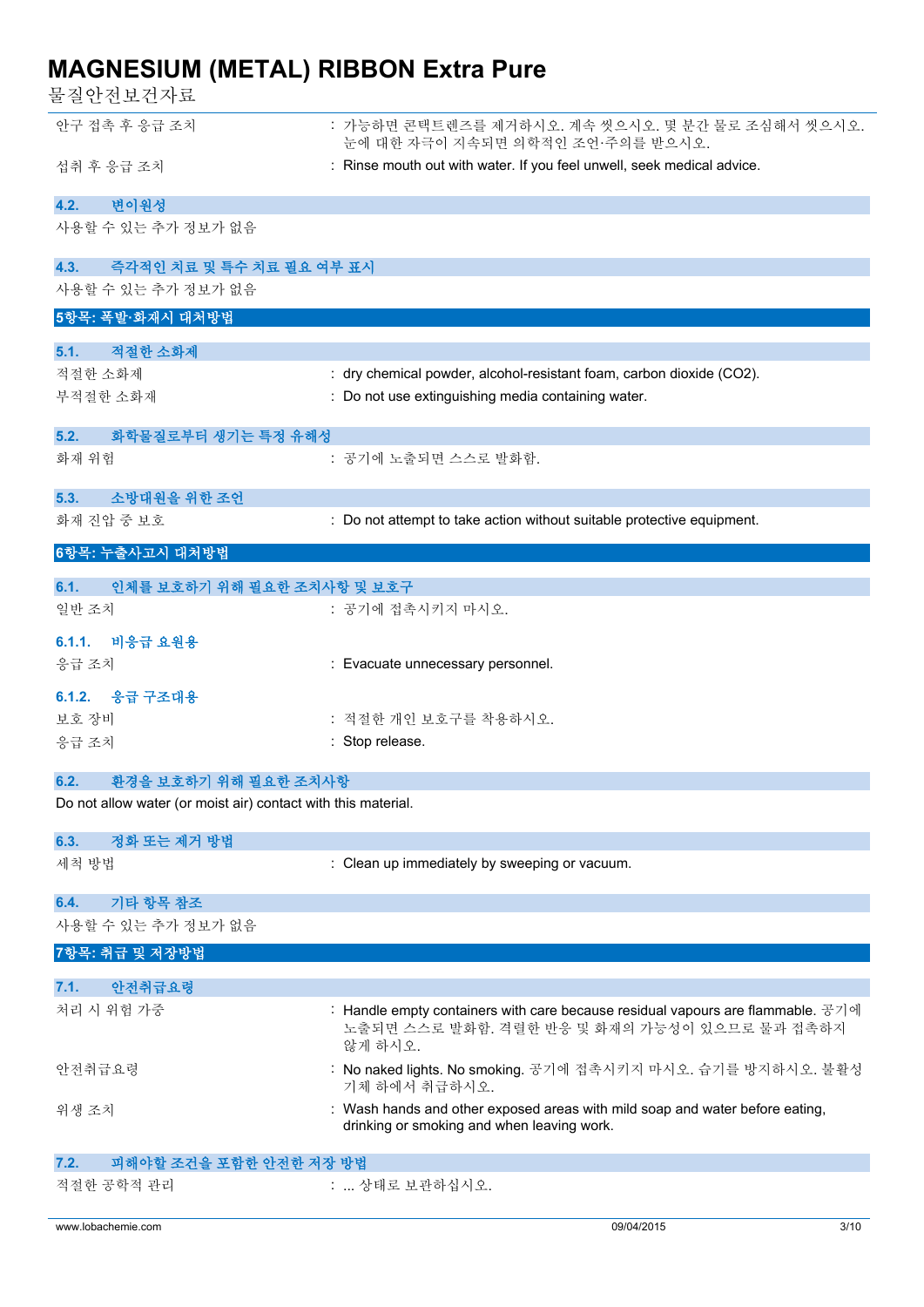물질안전보건자료

| 보관 조건   | : 건조한 장소에 보관하시오. 습기를 방지하시오.                            |
|---------|--------------------------------------------------------|
| 부적합한 재료 | : Heat sources. 격렬한 반응 및 화재의 가능성이 있으므로 물과 접촉하지 않게 하시오. |

**7.3. 특정 최종 사용**

사용할 수 있는 추가 정보가 없음

**8항목: 노출방지 및 개인보호구**

# **8.1. 제어 매개 변수**

사용할 수 있는 추가 정보가 없음

| 8.2.<br>노출방지                 |                                             |
|------------------------------|---------------------------------------------|
| 손보호                          | : 보호 장갑                                     |
| 눈보호                          | : Chemical goggles or safety glasses        |
| 신체 보호                        | : 적절한 보호복을 착용하시오                            |
| 호흡기 보호                       | : Wear appropriate mask                     |
| 9항목: 물리화학적 특성                |                                             |
| 9.1.<br>기본적인 물리화학적 특성에 대한 정보 |                                             |
| 물리적 상태                       | : Solid                                     |
| 분자량                          | : 24.31 g/mol                               |
| 색상                           | : silver white.                             |
| 냄새                           | : odourless.                                |
| 냄새 역치                        | : 자료없음                                      |
| pH                           | : 자료없음                                      |
| 상대 증발 속도(부틸아세테이트=1)          | : 자료없음                                      |
| 융해점                          | : 648 $^{\circ}$ C                          |
| 빙점                           | : 자료없음                                      |
| 초기 끓는점과 끓는점 범위               | : 11000 °C                                  |
| 인화점                          | : 자료없음                                      |
| 자연발화온도                       | : 4730 $^{\circ}$ C                         |
| 분해온도                         | : 자료없음                                      |
| 인화성(고체, 기체)                  | : 공기에 노출되면 스스로 발화함,물과 접촉시자연 발화하는인화성가스를 발생시킴 |
| 증기압                          | : 자료없음                                      |
| 20°C에서의 상대 증기 밀도             | : 자료없음                                      |
| 상대 밀도                        | : 자료없음                                      |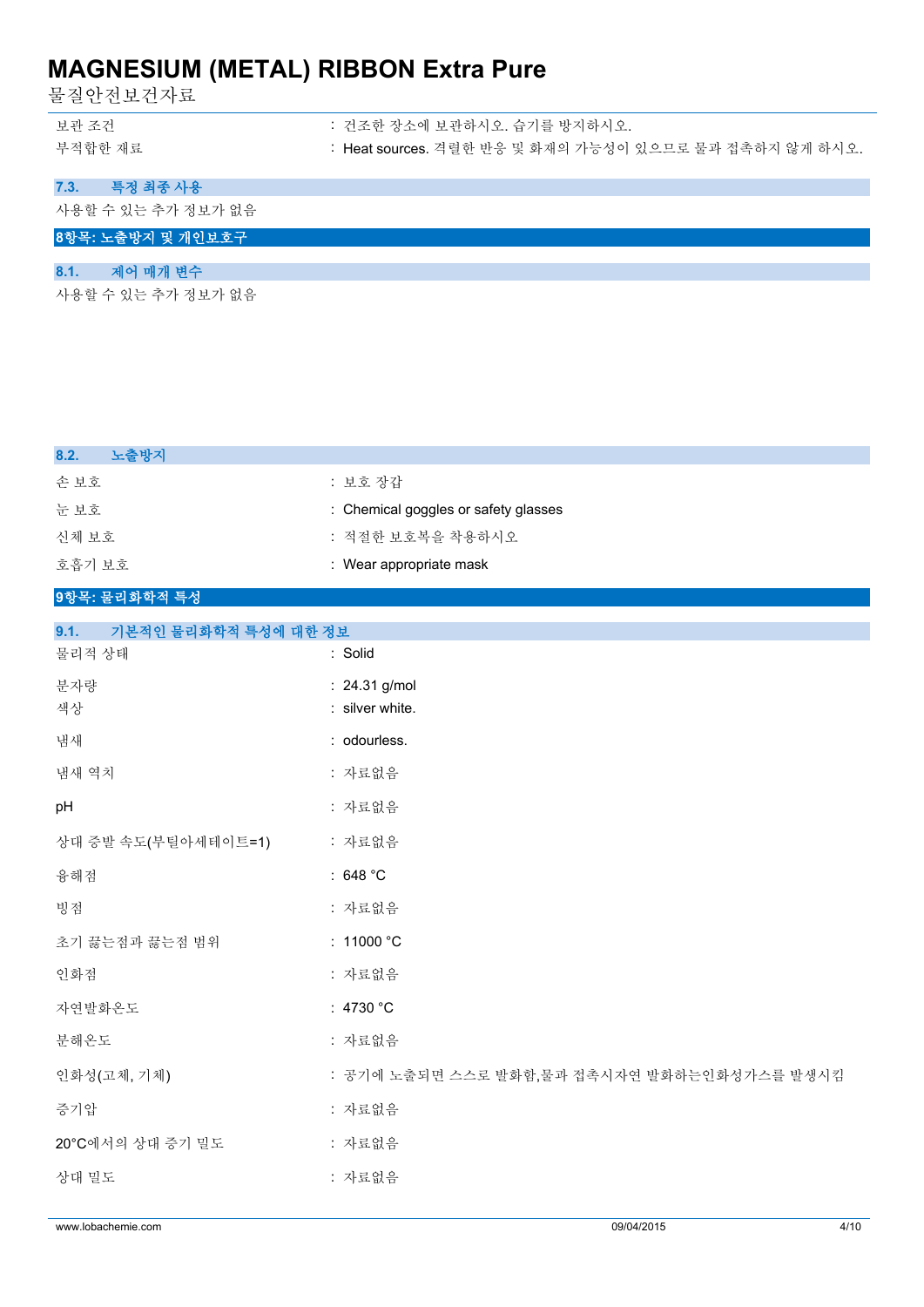물질안전보건자료

| 비중/밀도              | : 1.74 g/cm <sup>3</sup> |
|--------------------|--------------------------|
| 용해도                | : 물: Insoluble in water  |
| n-옥탄올/물분배계수        | : 자료없음                   |
| 점도, 운동학적           | : 자료없음                   |
| 점도, 역학적            | : 자료없음                   |
| 폭발성                | : 자료없음                   |
| 사화성                | : 자료없음                   |
| 인화 또는 폭발 범위의 상한/하한 | : 자료없음                   |

### **9.2. 그 밖의 참고사항**

사용할 수 있는 추가 정보가 없음

#### **10항목: 안정성 및 반응성**

#### **10.1. 반응성**

사용할 수 있는 추가 정보가 없음

#### **10.2. 화학적 안정성**

공기에 노출되면 스스로 발화함.

#### **10.3. 유해 반응의 가능성**

공기에 노출되면 스스로 발화함. 물과 접촉시자연 발화하는인화성가스를 발생시킴.

## **10.4. 피해야 할 조건**

공기에 접촉시키지 마시오. Open flame. Overheating. 직사광선. 열. Sparks.

#### **10.5. 피해야 할 물질**

사용할 수 있는 추가 정보가 없음

#### **10.6. 분해시 생성되는 유해물질**

사용할 수 있는 추가 정보가 없음

**11.1. 독성에 대한 정보**

#### **11항목: 독성에 관한 정보**

| 11.1.   녹성에 대한 정보 |           |
|-------------------|-----------|
| 급성 독성             | : 분류되지 않음 |
|                   |           |
| 피부 부식성 / 자극성      | : 분류되지 않음 |
| 심한 눈손상 또는 자극성     | : 분류되지 않음 |
| 호흡기 또는 피부 과민성     | : 분류되지 않음 |
| 생식세포 돌여변이 유발성     | : 분류되지 않음 |
| 발암성               | : 분류되지 않음 |
|                   |           |
| 생식독성              | : 분류되지 않음 |
| 특정 표적장기 독성 (1회노출) | : 분류되지 않음 |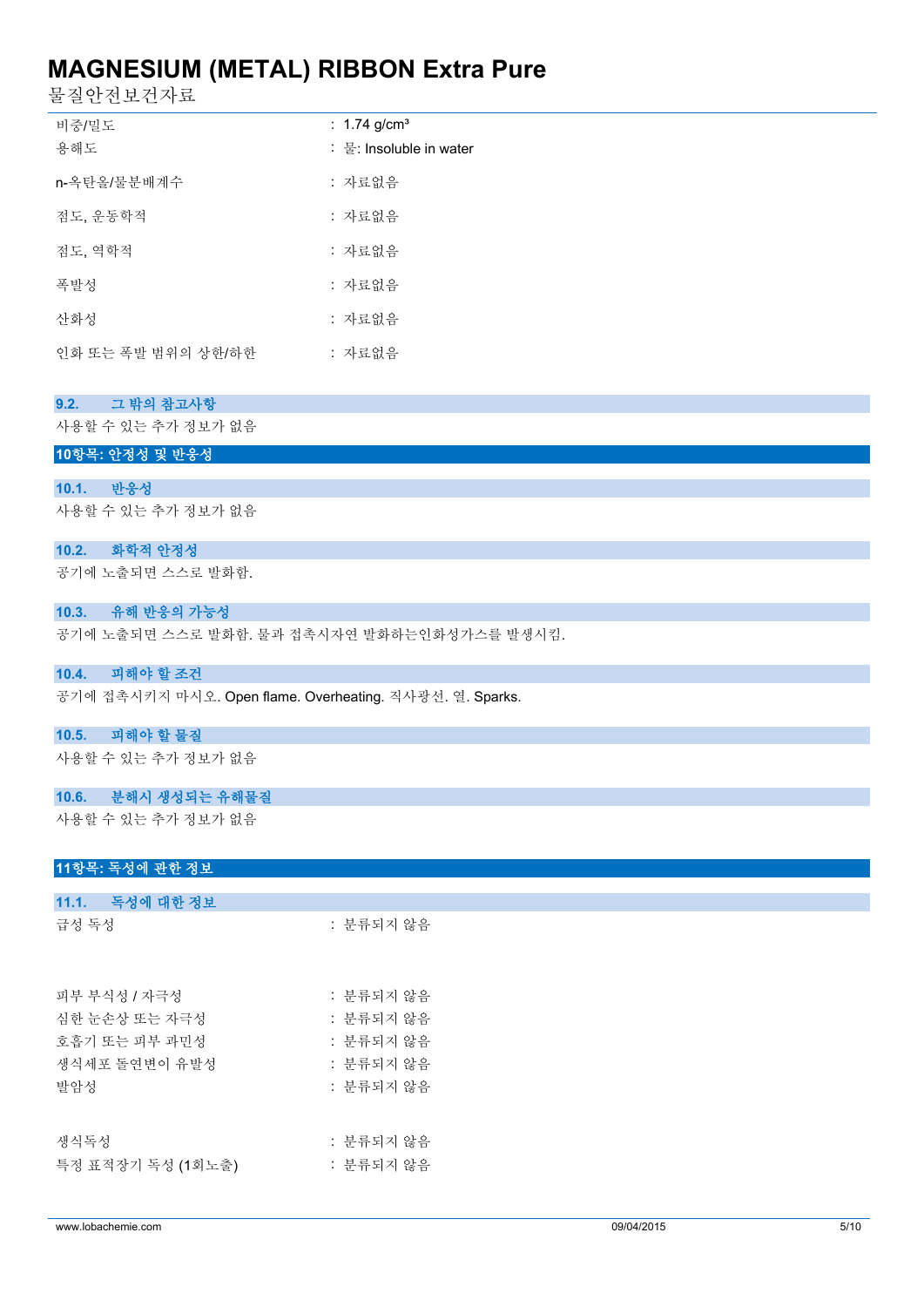물질안전보건자료

**12항목: 환경에 미치는 영향**

**12.1. 독성**

| 특정 표적장기 독성 (반복노출) | : 분류되지 않음 |
|-------------------|-----------|
| 흡인유해성             | : 분류되지 않음 |

| 사용할 수 있는 추가 정보가 없음                            |                                                                             |
|-----------------------------------------------|-----------------------------------------------------------------------------|
| 잔류성 및 분해성<br>12.2.                            |                                                                             |
| 사용할 수 있는 추가 정보가 없음                            |                                                                             |
| 생물농축성<br>12.3.                                |                                                                             |
| 사용할 수 있는 추가 정보가 없음                            |                                                                             |
| 12.4.<br>토양이동성                                |                                                                             |
| 사용할 수 있는 추가 정보가 없음                            |                                                                             |
| 12.5.<br>PBT 및 vPvB 평가 결과                     |                                                                             |
| 사용할 수 있는 추가 정보가 없음                            |                                                                             |
| 기타 유해 영향<br>12.6.                             |                                                                             |
| 사용할 수 있는 추가 정보가 없음                            |                                                                             |
| 13항목: 폐기시 주의사항                                |                                                                             |
| 폐기물 처리법<br>13.1.                              |                                                                             |
| Product/Packaging disposal<br>recommendations | :  내용물과 용기를 폐기하시오.                                                          |
| 추가 정보                                         | : Handle empty containers with care because residual vapours are flammable. |
| 14항목: 운송에 필요한 정보                              |                                                                             |

ADR / RID / IMDG / IATA / ADN 에 따름

| 유엔번호(UN No.)<br>14.1. |        |
|-----------------------|--------|
| UN-번호(ADR)            | : 1869 |
| UN-번호 (IMDG)          | : 1869 |
| UN-번호(IATA)           | : 1869 |
| UN-번호(ADN)            | : 1869 |
| UN-번호(RID)            | : 1869 |
|                       |        |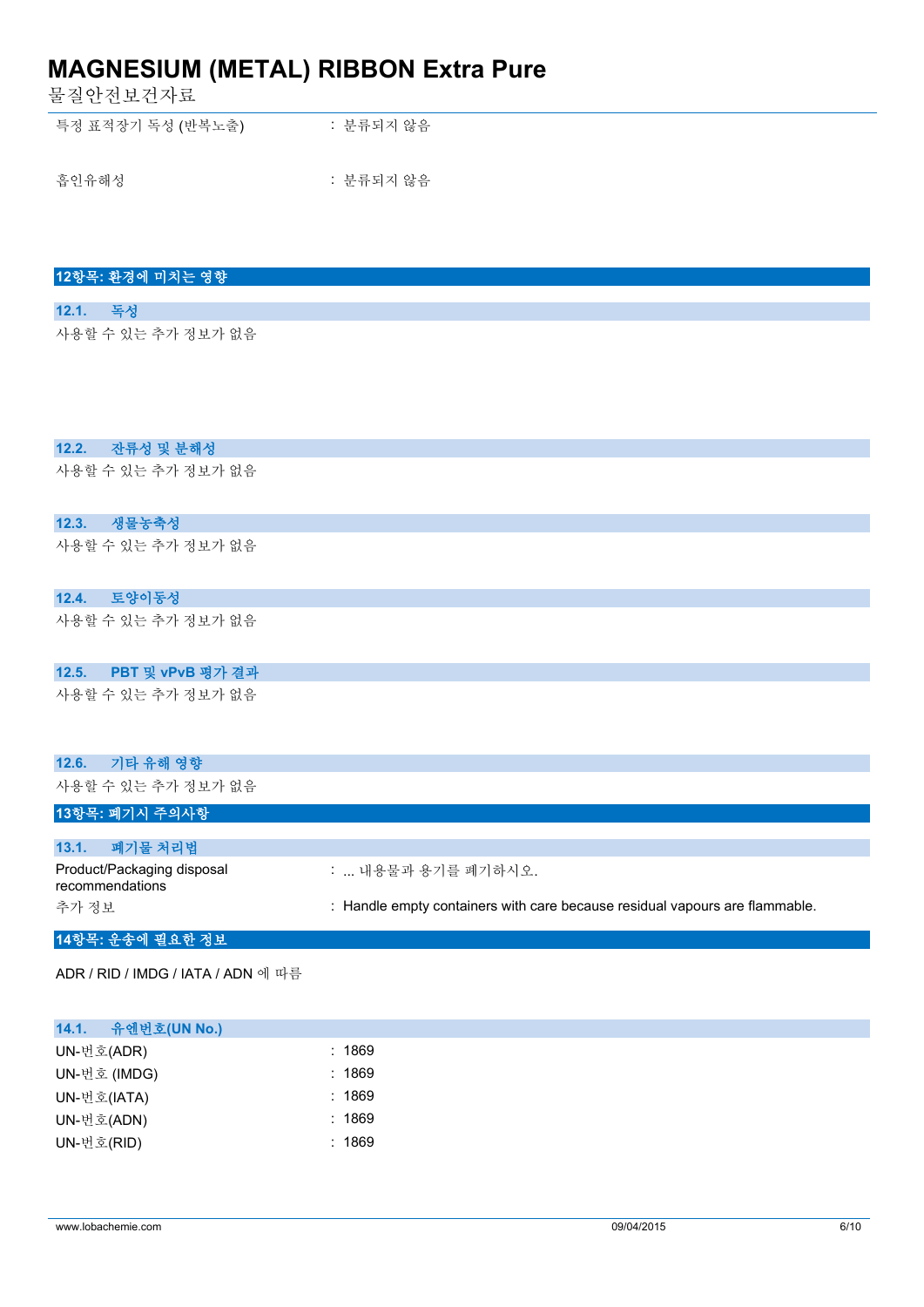물질안전보건자료

| 적정선적명<br>14.2.                       |                                      |
|--------------------------------------|--------------------------------------|
| 고유 운송 명칭(ADR)                        | : MAGNESIUM                          |
| Proper Shipping Name (IMDG)          | : MAGNESIUM                          |
| 고유 운송 명칭(IATA)                       | : MAGNESIUM                          |
| 고유 운송 명칭(ADN)                        | : MAGNESIUM                          |
| 고유 운송 명칭(RID)                        | : MAGNESIUM                          |
| Transport document description (ADR) | : UN 1869 MAGNESIUM, 4.1, III, $(E)$ |
| 운송 문서 기술 (IMDG)                      | $\pm$ UN 1869 MAGNESIUM, 4.1, III    |
| 운송 문서 기술 (IATA)                      | : UN 1869 MAGNESIUM, 4.1, III        |
| 운송 문서 기술 (ADN)                       | : UN 1869 MAGNESIUM, 4.1, III        |
| 운송 문서 기술 (RID)                       | : UN 1869 MAGNESIUM, 4.1, III        |

### **14.3. 운송에서의 위험성 등급**

| <b>ADR</b>          |                  |
|---------------------|------------------|
| 운송 위험 분류 (ADR)      | $\therefore$ 4.1 |
| Danger labels (ADR) | $\therefore$ 4.1 |



 $\div$  4.1

 $: 4.1$  $: 4.1$ 

:

:

:

:

### **IMDG**

| 운송 위험 분류 (IMDG)      |  |
|----------------------|--|
| Danger labels (IMDG) |  |

**IATA** 운송 위험 분류 (IATA) : 4.1 위험 표지 라벨(IATA) : 4.1

**ADN**

운송 위험 분류 (ADN) : 4.1 Danger labels (ADN) : 4.1

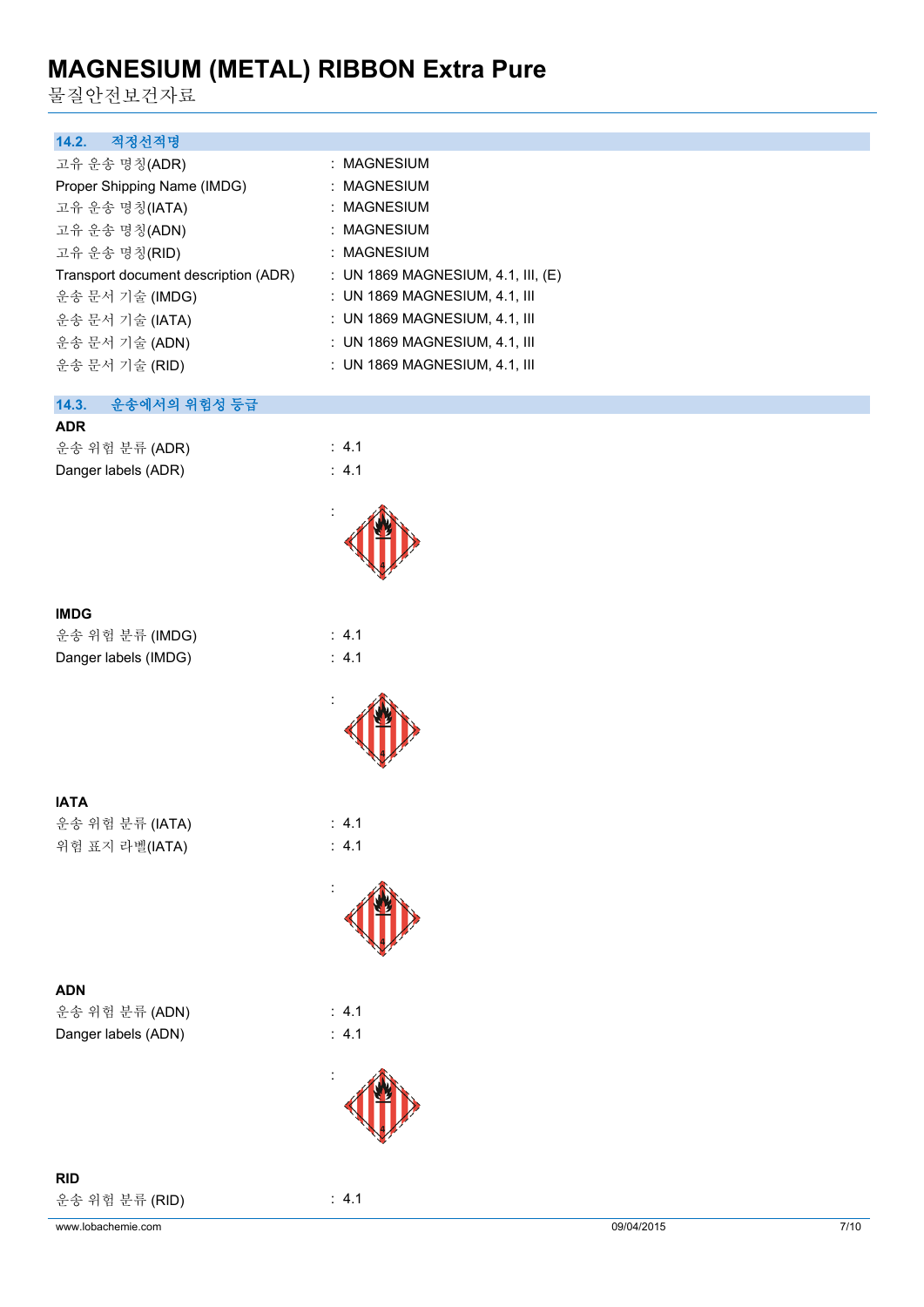물질안전보건자료

| Danger labels (RID) |  |
|---------------------|--|
|                     |  |



 $: 4.1$ 

| 용기등급<br>14.4.   |                  |
|-----------------|------------------|
| 포장 등급(ADR)      | $\therefore$ III |
| 포장 등급(IMDG)     | $\therefore$ III |
| 포장 그룹(IATA)     | $\therefore$ III |
| 포장 그룹(ADN)      | $\therefore$ III |
| 포장 등급(RID)      | ÷ III            |
|                 |                  |
| 환경 유해성<br>14.5. |                  |
| 환경에 위험          | : No             |
| 해양오염물질          | : No             |
| 그 밖의 참고사항       | : 가용 추가 정보 없음    |

#### **14.6. 사용자를 위한 특별 주의사항**

# **- 내륙 수송**

| $:$ F3                          |
|---------------------------------|
| : 59                            |
| : 5kg                           |
| $E = 1$                         |
| : P002, IBC08, LP02, R001       |
| $:$ B <sub>3</sub>              |
| : MP11                          |
| $:$ T1                          |
| : TP33                          |
| : SGAV                          |
| : AT                            |
| 3                               |
| : VC1, VC2                      |
| : 40                            |
| 40<br>1869                      |
| : E                             |
| : 1Z                            |
|                                 |
| : 59,920<br>$: 5$ kg<br>$E = 1$ |
| : P002, LP02<br>: IBC08         |
|                                 |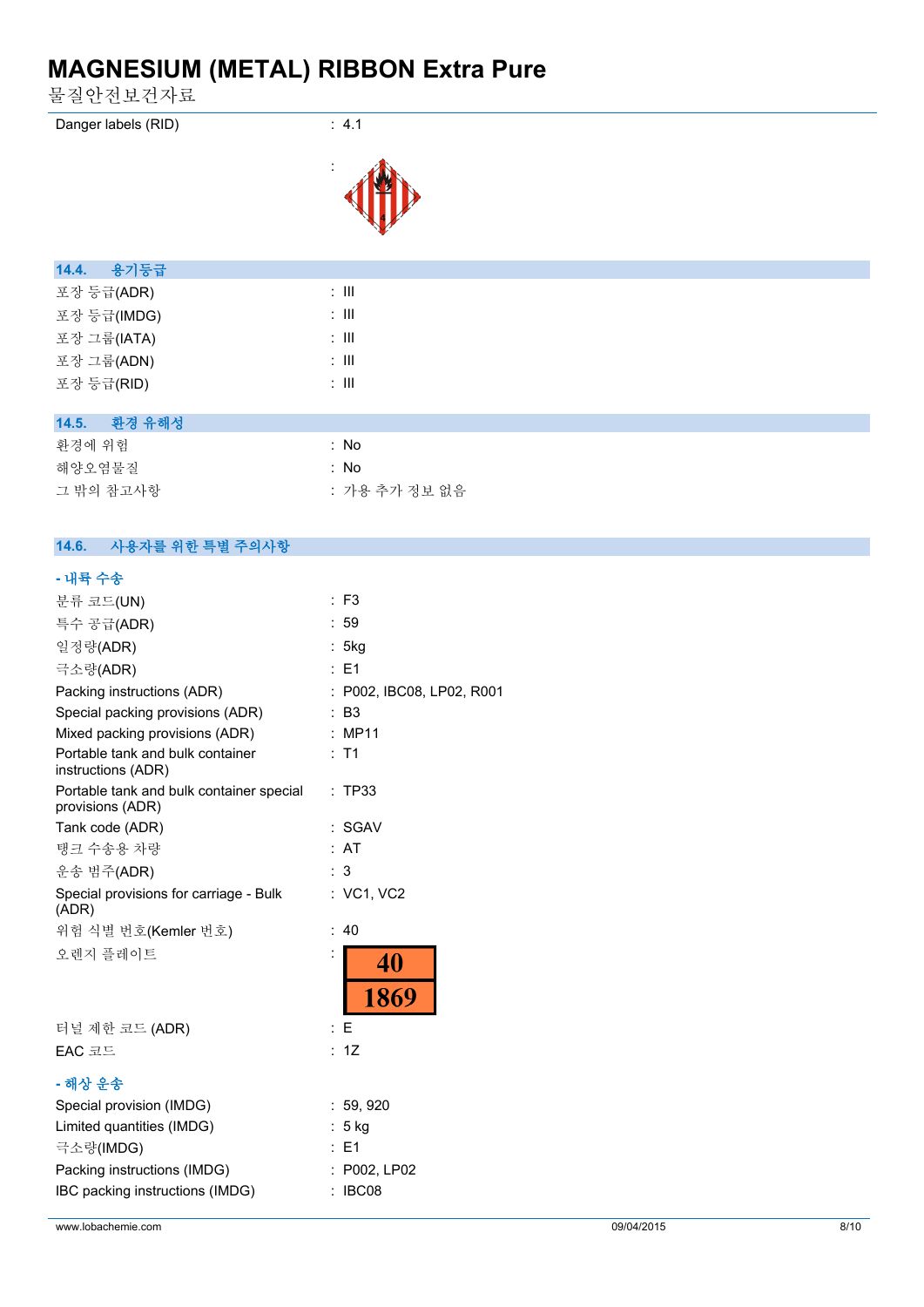물질안전보건자료

| IBC special provisions (IMDG)                                  | : B3                                       |
|----------------------------------------------------------------|--------------------------------------------|
| Tank instructions (IMDG)                                       | $:$ T1                                     |
| Tank special provisions (IMDG)                                 | : TP33                                     |
| EmS-No. (Fire)                                                 | $: F-G$                                    |
| EmS-No. (Spillage)                                             | $: S-G$                                    |
| Stowage category (IMDG)                                        | : A                                        |
| Stowage and handling (IMDG)                                    | : H1                                       |
| Segregation (IMDG)                                             | : SG17, SG32, SG35, SG36, SG52, SG25, SG26 |
| MFAG-번호                                                        | : 138                                      |
| - 항공 운송                                                        |                                            |
| PCA 예상 수량(IATA)                                                | : E1                                       |
| PCA 제한 수량(IATA)                                                | : Y443                                     |
| PCA 제한 수량 최대 순수량(IATA)                                         | : 10kg                                     |
| PCA 포장 지침(IATA)                                                | : $446$                                    |
| PCA 최대 순수량(IATA)                                               | : 25kg                                     |
| CAO 포장 지침(IATA)                                                | : 449                                      |
| CAO 최대 순수량(IATA)                                               | : 100kg                                    |
|                                                                | : A15                                      |
| 특별 공급(IATA)                                                    |                                            |
| ERG 코드(IATA)                                                   | : 3L                                       |
| - 국내 수로 운송                                                     |                                            |
| 분류 코드(ADN)                                                     | $:$ F <sub>3</sub>                         |
| 특별 공급(ADN)                                                     | : 59                                       |
| 일정량(ADN)                                                       | : 5 kg                                     |
| 극소량(ADN)                                                       | : E1                                       |
| Equipment required (ADN)                                       | $:$ PP                                     |
| Number of blue cones/lights (ADN)                              | $\therefore$ 0                             |
| - 철도 수송                                                        |                                            |
| Classification code (RID)                                      | $:$ F3                                     |
| 특별 공급(RID)                                                     | : 59                                       |
| 한정 수량(RID)                                                     | : 5kg                                      |
|                                                                | : E1                                       |
| 극소량(RID)                                                       |                                            |
| Packing instructions (RID)<br>Special packing provisions (RID) | : P002, IBC08, LP02, R001<br>: B3          |
| Mixed packing provisions (RID)                                 | : MP11                                     |
| Portable tank and bulk container                               | $:$ T1                                     |
| instructions (RID)                                             |                                            |
| Portable tank and bulk container special<br>provisions (RID)   | :TP33                                      |
| Tank codes for RID tanks (RID)                                 | : SGAV                                     |
| 운송 범주(RID)                                                     | : 3                                        |
| Special provisions for carriage - Packages<br>(RID)            | $\therefore$ W1                            |
| Special provisions for carriage - Bulk<br>(RID)                | : VC1, VC2                                 |
| Colis express (express parcels) (RID)                          | $\therefore$ CE11                          |
| Hazard identification number (RID)                             | : 40                                       |
|                                                                |                                            |

## **14.7. MARPOL 73/78 별첨 II 및 IBC 코드에 따른 대량 운송**

해당없음